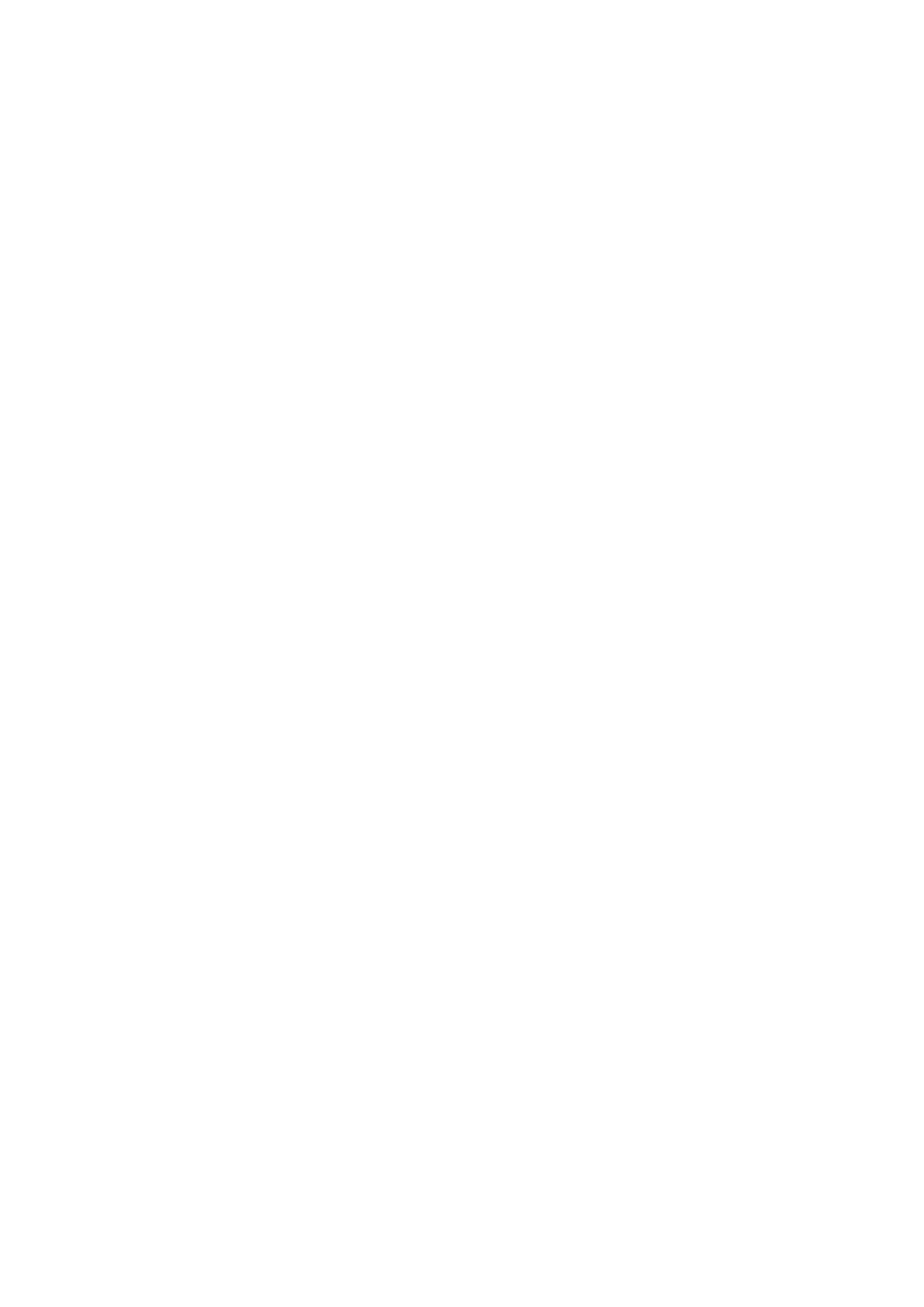#### **Executive summary**

Section I deals with the effect to be given to the recommendations of the Global Dialogue Forum on the Effects of the Global Economic Crisis on the Civil Aviation Industry, held from 20 to 22 February 2013, and the Global Dialogue Forum for the Promotion of the Work in Fishing Convention, 2007 (No. 188), held from 15 to 17 May 2013.

Section II contains proposals relating to the programme for sectoral work for 2014–15, and includes further details regarding the proposal to hold a meeting on "technical aspects, skills and occupational safety and health in extreme climatic conditions in the oil and gas industry". It also contains proposals relating to the dates, duration, official title, purpose and composition of meetings proposed for 2014, which have already been approved as part of the programme for sectoral work for 2014–15.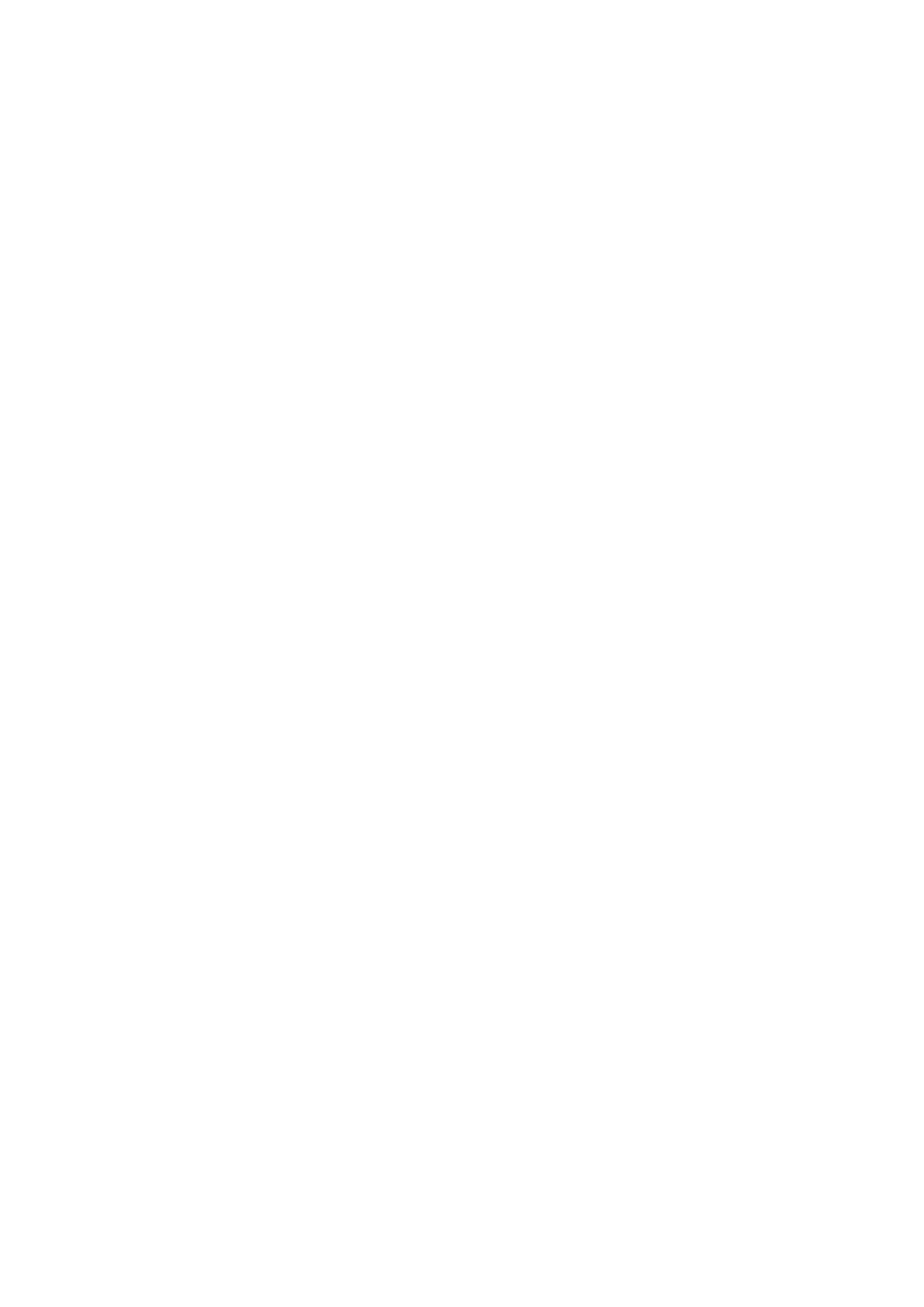#### **I. Effect to be given to the recommendations of sectoral meetings**

#### **A. Global Dialogue Forum on the Effects of the Global Economic Crisis on the Civil Aviation Industry** (20–22 February 2013)

- **1.** In accordance with the Sectoral Activities Programme for 2012–13, adopted by the Governing Body, <sup>1</sup> the Office organized the Global Dialogue Forum on the Effects of the Global Economic Crisis on the Civil Aviation Industry, which was held in Geneva from 20 to 22 February 2013.
- **2.** The Chairperson of the Forum was Ambassador Roderick van Schreven (Netherlands). The Government group coordinator was Mr Niyonkuru (Burundi). The Employers' and Workers' group coordinators were Mr Stienen (Netherlands) and Mr Richardson (United Kingdom) respectively.
- **3.** The Forum was attended by 144 participants, including 55 Government representatives and advisers, <sup>2</sup> as well as 57 Worker and 17 Employer participants, and 15 observers from international governmental organizations (IGOs) and international non-governmental organizations (NGOs).
- **4.** The Forum addressed recent changes in the civil aviation industry, identified safety and health issues, and discussed social dialogue and sustainability with a view to reaching a consensus on a common approach that could contribute to a more sustainable civil aviation industry.
- **5.** The points of consensus reached by the Forum, which are included in the report of the discussion, also contain recommendations for future action by the ILO and its Members.
- **6.** These recommendations included inviting the Director-General of the ILO to consult with the Secretary-General of the International Civil Aviation Organization (ICAO) on ways to strengthen cooperation between the ICAO and the ILO on matters of common interest. The points of consensus reached by the Forum were conveyed to the Sixth Worldwide Air Transport Conference (ATConf/6) of the ICAO, which was held from 18–22 March 2013. Following exchanges of information, a meeting between the Office and the ICAO was scheduled for 16 September 2013 to explore the possibility of developing a Memorandum of Understanding. The Office agreed to facilitate, no later than 12 months after the Forum and at no cost to the Office, an assessment of the progress made on the implementation of the points of consensus by the tripartite constituents.

<sup>3</sup> GDFCAI/2013/11.

 $^{1}$  GB.310/STM/1, para. 39; GB.310/PV, para. 161.

<sup>2</sup> Australia, Bangladesh, Belarus, Brazil, Burundi, Cambodia, Cameroon, China, Congo, Denmark, Egypt, El Salvador, Finland, France, Iraq, Madagascar, Malaysia, Mozambique, Namibia, Netherlands, Niger, Norway, Panama, Poland, Qatar, Sri Lanka, Thailand, Bolivarian Republic of Venezuela.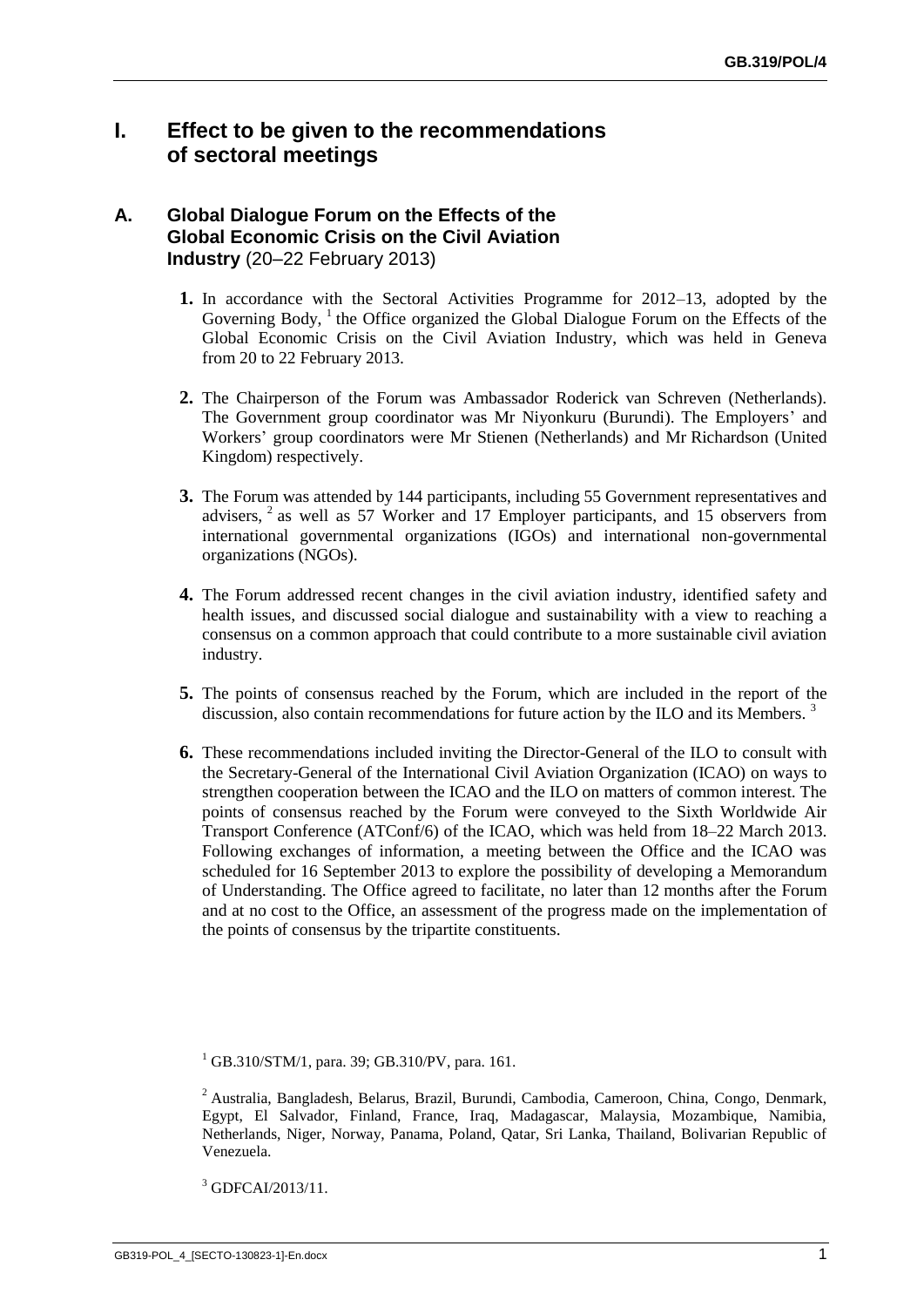#### **B. Global Dialogue Forum for the Promotion of the Work in Fishing Convention, 2007 (No. 188)** (15–17 May 2013)

- **7.** In accordance with the Sectoral Activities Programme for 2012–13, adopted by the Governing Body, <sup>4</sup> the Office organized the Global Dialogue Forum for the Promotion of the Work in Fishing Convention, 2007 (No.188), which was held in Geneva from 15 to 17 May 2013.
- **8.** The Chairperson of the Forum was Captain Nigel T. Campbell (South Africa). The Government group coordinator was Mr Shinguadja (Namibia). The Employers' and Workers' group coordinators were Mr Van der Zwan (Netherlands) and Mr Razafindraide (Madagascar) respectively.
- **9.** The Forum was attended by 98 participants, including 66 Government representatives and advisers,<sup>5</sup> as well as 12 Worker and 11 Employer participants, and nine observers from IGOs and NGOs.
- **10.** The participants discussed social and labour issues facing the fishing sector and how the Work in Fishing Convention, 2007 (No. 188), could address them. Participants shared the experiences and challenges they had faced in ratifying and implementing the Convention and recommendations were made for future action to promote Convention No. 188. The points of consensus reached by the Forum, including the recommendations for future action, are included in its report.
- **11.** Since convening the Forum, and as of 15 August 2013, Morocco and South Africa have ratified the Work in Fishing Convention, 2007 (No. 188), joining the earlier ratifications of Bosnia and Herzegovina and Argentina. In accordance with its Article 48(2), the Convention will come into force 12 months after the date on which the ratifications of ten Members, eight of which are coastal States, have been registered with the Director-General.

#### **12.** *The Governing Body:*

*(a) authorizes the Director-General to communicate the final reports of the Global Dialogue Forum on the Effects of the Global Economic Crisis on the Civil Aviation Industry and of the Global Dialogue Forum for the Promotion of the Work in Fishing Convention, 2007 (No. 188) to governments, requesting them to communicate the reports to the employers' and workers' organizations concerned; as well as to the international employers' and workers' organizations and other international organizations concerned;*

<sup>4</sup> GB.310/STM/1, para. 33; GB.310/PV, para. 161.

<sup>5</sup> Algeria, Argentina, Belarus, Benin, Brazil, Cameroon, China, France, Georgia, Indonesia, Iraq, Japan, Kiribati, Republic of Korea, Lithuania, Malaysia, Mauritius, Mexico, Morocco, Namibia, Netherlands, Norway, Oman, Panama, Peru, Philippines, Portugal, Russian Federation, Saudi Arabia, Spain, Thailand, Trinidad and Tobago, Uganda, United Kingdom, Zambia.

 $6$  GDFWF/2013/10.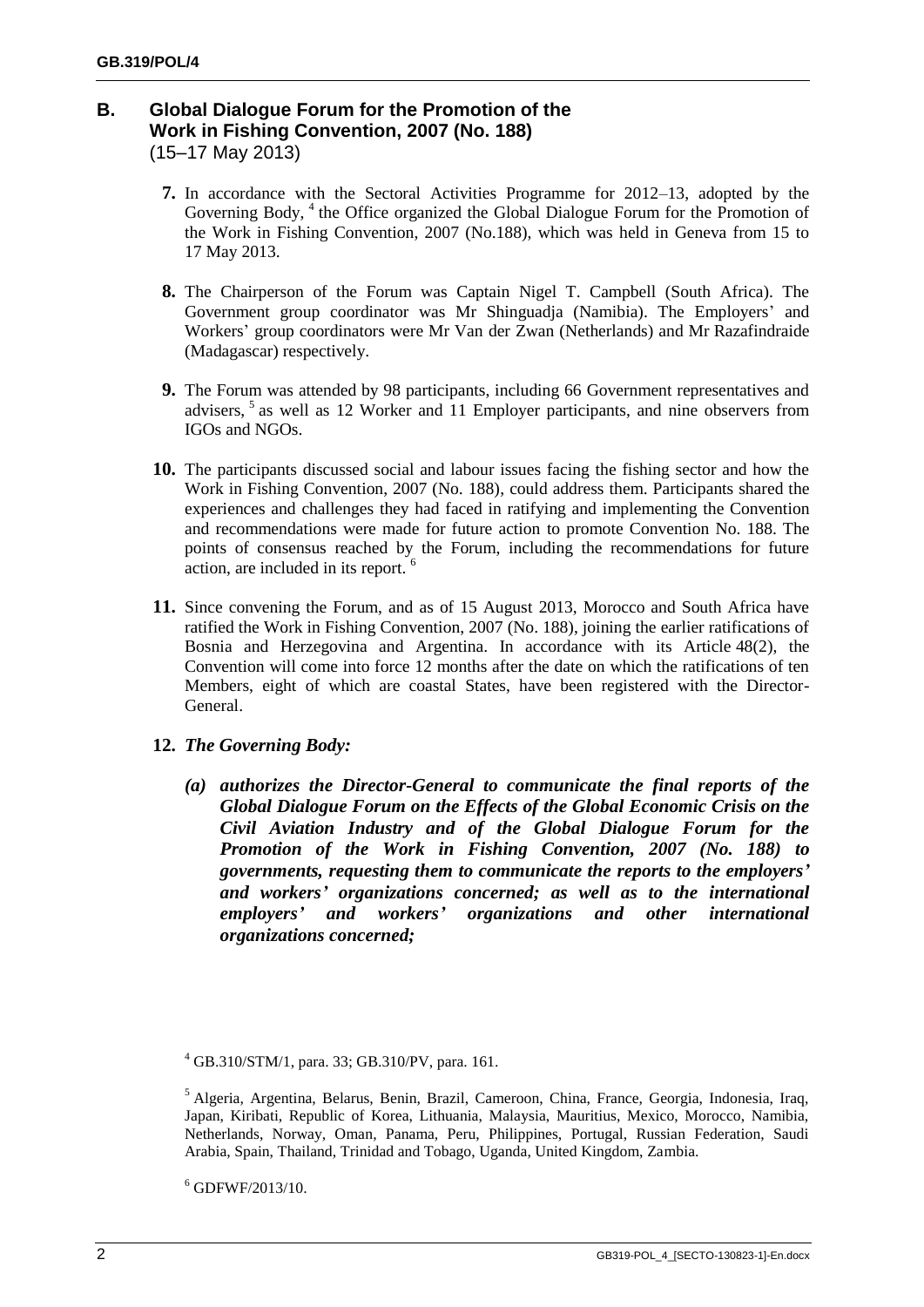*(b) requests the Director-General to bear in mind, when drawing up proposals for future work, the recommendations for future action by the ILO made by these two Forums.*

#### **II. Sectoral work 2014–15**

#### **A. Proposed meeting to address "technical aspects, skills and occupational safety and health in extreme climatic conditions in the oil and gas industry"**

- **13.** At its 317th Session (March 2013), the Governing Body examined GB.317/POL/5, which contained proposals for sectoral work for 2014–15.
- **14.** One proposal called for the holding of either a meeting of experts to adopt a code of practice or guidelines, or a tripartite sectoral meeting to examine "technical aspects, skills and occupational safety and health in extreme climatic conditions in the oil and gas industry".
- **15.** The reason for presenting two alternative formats to the Governing Body in March 2013 was that the sectoral advisory bodies had proposed that the topic be addressed by a tripartite sectoral meeting. However, this proposal was also the subject of discussion at the Global Dialogue Forum on Future Needs for Skills and Training in the Oil and Gas Industry (12–13 December 2012). The Forum suggested that a meeting of experts to adopt a code of practice or guidelines should be held instead of a tripartite sectoral meeting.
- **16.** A tripartite sectoral meeting appeared to be the preferred format during the discussions held by the Governing Body in March 2013. However, a number of speakers requested clarification on the wording "extreme climatic conditions".
- **17.** Therefore, the Governing Body decided to postpone its decision regarding the format of the meeting and asked the Office to provide the requested clarification at its October 2013 session.
- **18.** Since no standing definition of the phrase "extreme climatic conditions" exists within the ILO, the Office consulted experts from the World Meteorological Organization (WMO), a specialized agency of the United Nations, which is the UN system's authority on the state and behaviour of the earth's atmosphere, its interaction with the oceans, its climate and the resulting distribution of water resources. Issues related to weather, climate and the water cycle transcend state boundaries, making international cooperation essential for the successful application and development of related policies. The WMO provides the framework for such international cooperation. It also provides technical definitions within its areas of competence.
- **19.** According to the WMO, there is no global, common definition of "extreme climatic conditions". "Extreme weather events", a phrase closely related to the one in question, are associated with dynamical and thermal disturbances that affect the atmospheric circulation and last from several hours to a few weeks. Occurrences over more extended time periods are referred to as "climate extremes". Types of extreme weather events may include, inter alia: wind storms, tropical cyclones, persistent heavy rainfall, prolonged heat waves or cold waves, severe snow storms, droughts or floods. Weather and climate extremes can – but do not always – cause great damage and have an impact on both social and physical factors, such as human lives and the built environment. Their impact depends on the level of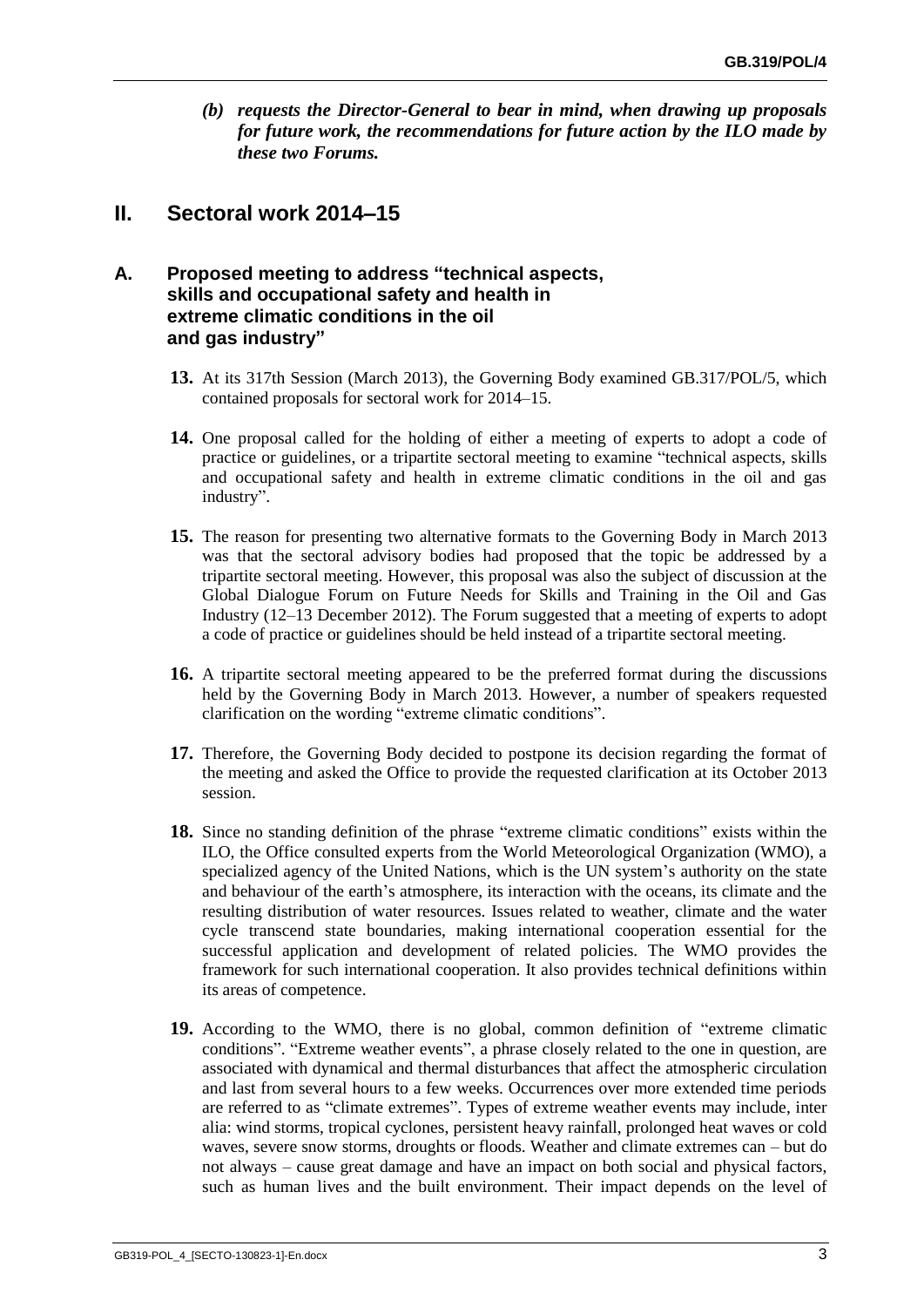vulnerability and exposure of the population, economy and infrastructure to these events. For the sake of simplicity, both extreme weather events and extreme climate events are referred to collectively as "climate extremes".<sup>7</sup>

- **20.** According to the WMO, another way to define "extreme conditions" is to use statistical distribution. Extreme events lie at the edge of the probability distributions of their physical parameters (low probability of occurrence). For example, according to the Intergovernmental Panel on Climate Change (IPCC), a climatic extreme (extreme weather or climate event) is defined as "the occurrence of a value of a weather or climate variable above (or below) a threshold value near the upper (or lower) ends of the range of observed values of the variable". <sup>8</sup> Applying this technique allows for a more objective identification of climate extremes across the different climate zones around the world. A couple of days of snow in the Russian Federation would not be considered an extreme climatic event, whereas in Africa it would be. The WMO's "Guidelines on Analysis of extremes in a changing climate in support of informed decisions for adaptation" provide additional technical details on this analysis.<sup>9</sup>
- **21.** In view of this, the Office suggests that, in the context of the proposed meeting, "extreme climatic conditions" be understood to refer to "climate extremes", as defined in paragraph 19 above. The purpose of the meeting would thus be to examine the effects of "climate extremes" on selected decent work issues in the oil and gas industry, namely skills requirements, occupational safety and health and technological issues.

#### **22.** *The Governing Body endorses the proposal to hold a tripartite meeting with the purpose set out in paragraph 21, as part of the programme for sectoral work for 2014–15.*

#### **B. Upcoming meetings**

- 23. Following the discussion and adoption of a programme for sectoral work for 2014–15<sup>10</sup> by the Governing Body at its 317th Session (March 2013), the Office proposes that six meetings be held in 2014.
- **24.** Furthermore, the Office proposes that the dates, duration, official title, purpose and composition of the first five meetings reflect those listed in the appended table.
- **25.** Proposals for meetings to be held in 2015, for the last meeting to be held in 2014, as well as for the selection of countries to be invited to nominate experts to take part in the Meeting of Experts for the shipping sector (proposed to be held from 13 to 17 October 2014), will be submitted at future Governing Body sessions.

#### **26.** *The Governing Body endorses the proposals made in the table appended to GB.319/POL/4 relating to the dates, duration, official title, purpose and composition of the meetings listed therein.*

<sup>7</sup> Managing the risks of extreme events and disasters to advance climate change adaptation  $-$ Summary for policymakers, IPCC, 2012, p. 3.

8 ibid.

<sup>9</sup> *Guidelines on analysis of extremes in a changing climate in support of informed decisions for adaptation*, WMO, 2009, pp. 14–17 and appendix, pp. 49–52.

<sup>10</sup> GB.317/POL/5; GB.317/POL/PV/Draft, para. 101.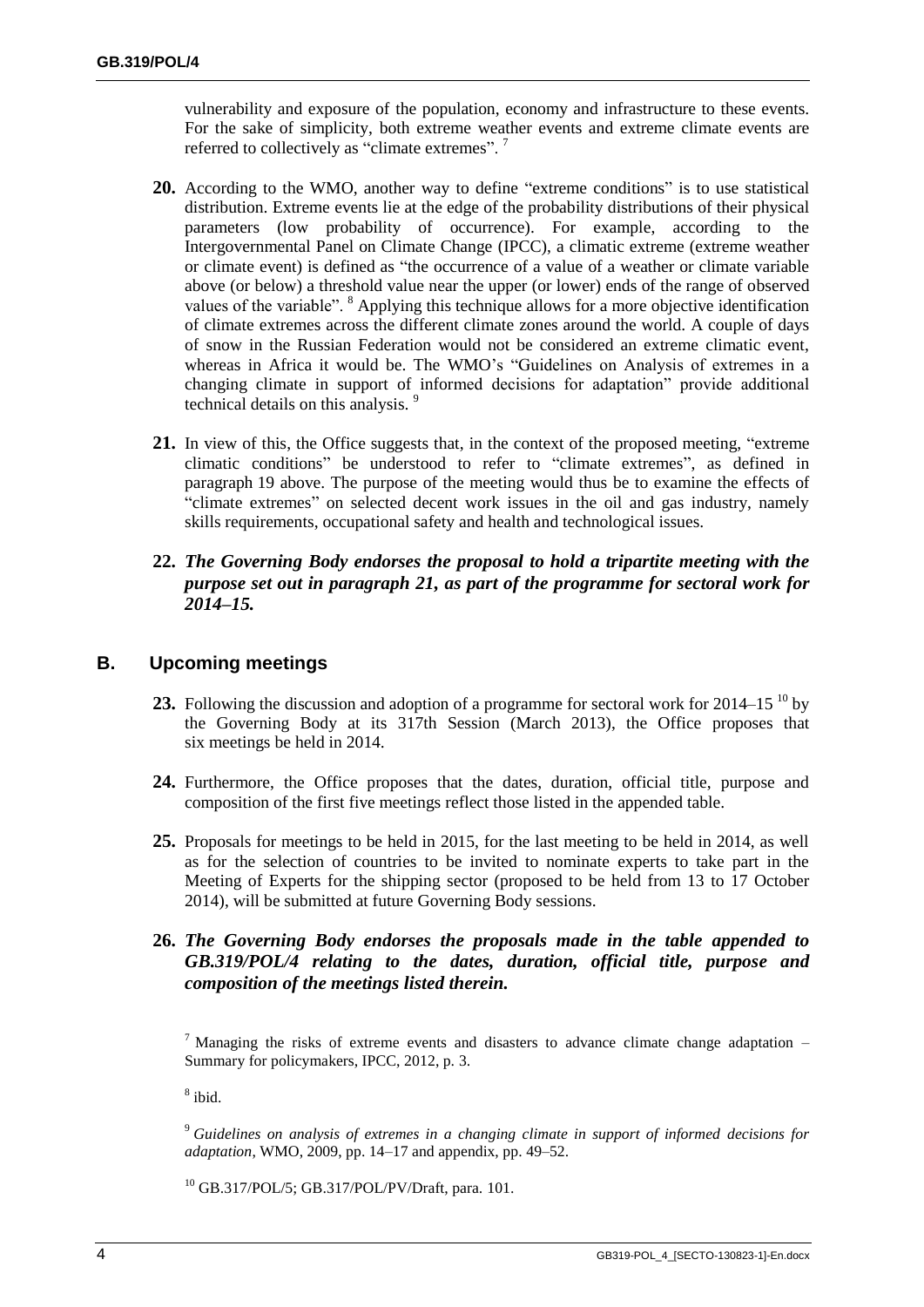# **Appendix**

# **Programme of sectoral meetings 2014**

| Meetings approved by<br>the Governing Body                                                                                                                                                              | <b>Proposed dates</b> | Proposed<br>duration | <b>Proposed title</b>                                                                                                | Proposed purpose                                                                                                                                                                                                                                                                                                                                                                                                            | <b>Proposed composition</b><br>$(G-E-W)$                         |
|---------------------------------------------------------------------------------------------------------------------------------------------------------------------------------------------------------|-----------------------|----------------------|----------------------------------------------------------------------------------------------------------------------|-----------------------------------------------------------------------------------------------------------------------------------------------------------------------------------------------------------------------------------------------------------------------------------------------------------------------------------------------------------------------------------------------------------------------------|------------------------------------------------------------------|
| Subcommittee on Wages of<br>Seafarers of the Joint<br>Maritime Commission<br>(item 22 in the column<br>"sectoral advisory body<br>recommendations" of the<br>table appended to<br>GB.317/POL/5)         | 26-27 February 2014   | Two days             | Subcommittee on Wages of<br>Seafarers of the Joint<br>Maritime Commission                                            | The purpose of the meeting is to discuss updating the minimum<br>monthly basic pay or wage figure for able seafarers referred to in<br>the Maritime Labour Convention, 2006 (Guideline B2.2.4) (which<br>revises a similar provision in the Seafarers' Wages, Hours of<br>Work and the Manning of Ships Recommendation, 1996<br>(No. 187)), and to make the appropriate recommendation to the<br>Governing Body of the ILO. | Six shipowners;<br>six seafarers. <sup>1</sup>                   |
| Global Dialogue Forum<br>(public service sector)<br>(item 13 in the column)<br>"sectoral advisory body<br>recommendations" of the<br>table appended to<br>GB.317/POL/5)                                 | 2-3 April 2014        | Two days             | Global Dialogue Forum on<br><b>Challenges to Collective</b><br>Bargaining in the Public<br>Service                   | Tripartite participants will discuss how the economic and financial<br>crisis has impacted collective bargaining in the public service and<br>other challenges to the development of good labour relations,<br>with a view to adopting points of consensus on a way forward,<br>based on the results of the discussion of the General Survey<br>2013.                                                                       | All Governments:<br>six Employers;<br>six Workers;<br>observers. |
| Global Dialogue Forum<br>(media and culture sector)<br>(item 18 in the column<br>"sectoral advisory body<br>recommendations" of the<br>table appended to<br>GB.317/POL/5)                               | 14-15 May 2014        | Two days             | Global Dialogue Forum on<br>Employment Relationships in<br>the Media and Culture Sector                              | Tripartite constituents will address employment relationships in<br>the media and culture sector (excludes graphical subsector), with<br>a view to adopting points of consensus that would encourage<br>future programme development and inform policy-making on the<br>selected topic at the international, regional and national levels.                                                                                  | All Governments;<br>six Employers;<br>six Workers;<br>observers. |
| Global Dialogue Forum<br>(textiles, clothing, leather<br>and footwear industries)<br>(item 10 in the column<br>"sectoral advisory body<br>recommendations" of the<br>table appended to<br>GB.317/POL/5) | 23-25 September 2014  | Three days           | Global Dialogue Forum on<br>Wages and Working Hours in<br>the Textiles, Clothing, Leather<br>and Footwear Industries | Tripartite participants will discuss ways to address wages and<br>working hours in the TCLF industries, taking into account the<br>national contexts and the related international labour standards,<br>with a view to adopting points of consensus that would inform<br>future policy development.                                                                                                                         | All Governments;<br>ten Employers;<br>ten Workers;<br>observers. |